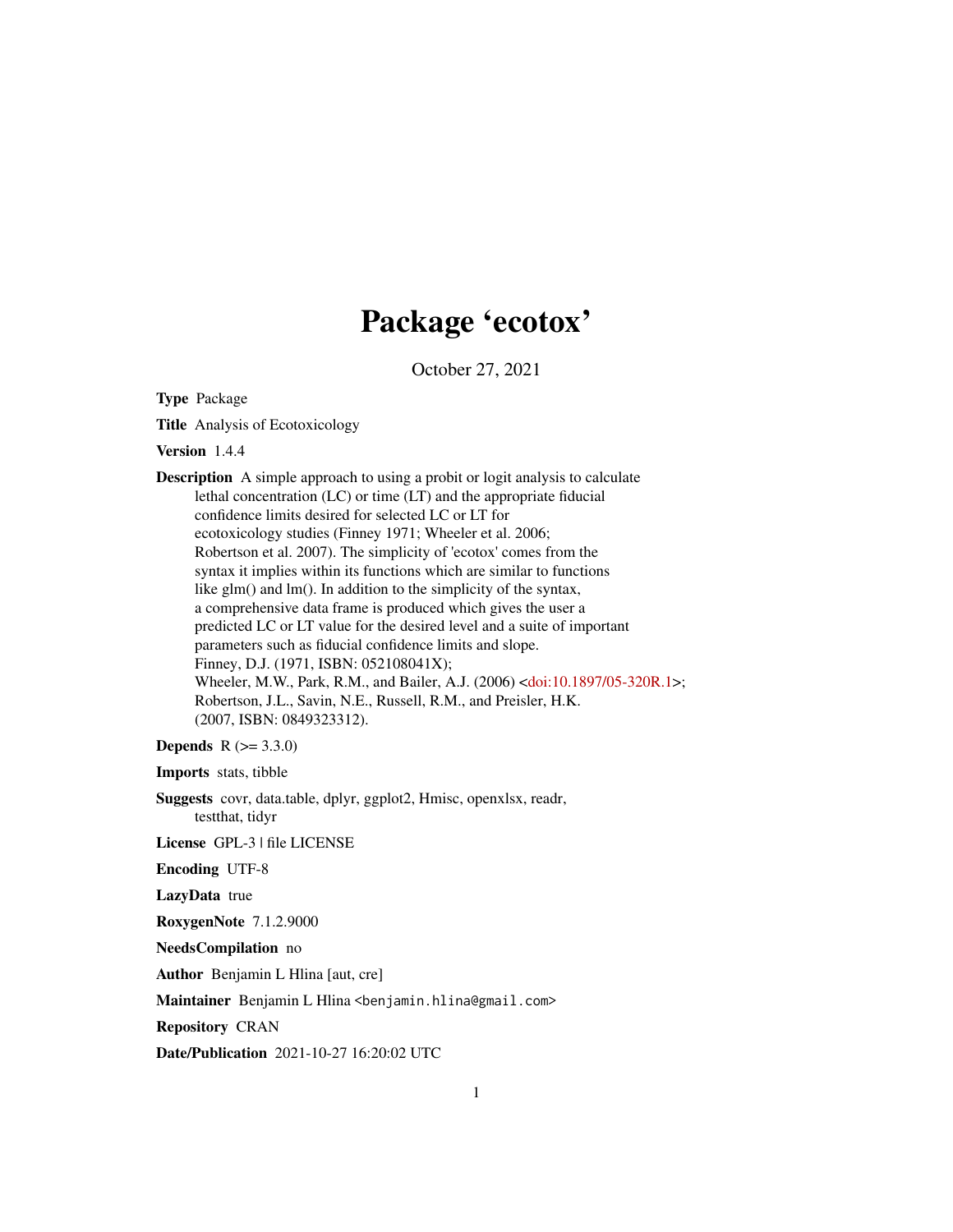### <span id="page-1-0"></span>R topics documented:

| Index | -17 |
|-------|-----|
|       |     |
|       |     |
|       |     |
|       |     |
|       |     |
|       |     |
|       |     |

lamprey\_time *Lethal time data for seasonal exposure to TFM for larval sea lamprey*

#### Description

This dataset contains the amount of responding/dead lamprey from 1 to 12 h of exposure to the piscicide, 3-trifluoromethyl-4-nitrophenol (TFM), for the calculated LC50s at each month for the 2011 seasonal larval sea lamprey TFM toxicity data.

#### Usage

lamprey\_time

#### Format

A tibble containing 44 rows and 7 columns.

nominal.dose nominal TFM dose(mg/L)

dose averaged measured TFM dose (mg/L) over 12 h of exposures

month month in which toxicity test occurred

hour duration of exposure in hours

response number of lamprey that responded over 12 h exposure to TFM

survive number of lamprey that survived over 12 h exposure to TFM

total total number of lamprey that were exposed to TFM over 12 h

#### Details

For each month, new lamprey were collected from the deer creek, MI, and were randomly assigned to a tank for exposure to the piscicide, 3-trifluoromethyl-4-nitrophenol (TFM). The LC50 at each month was then calculated and the amount of responding/dead lamprey from 1 to 12 h was recorded.

#### Source

Hlina, B.L., Birceanu, O., Robinson, C.S., Dhiyebi, H., Wilkie, M.P. *In Reivew*. Seasonal Variation in the Sensitivity of Invasive Sea Lampreys to the Lampricide TFM: Importance of Energy Reserves and Temperature. North American Journal of Fisheries Management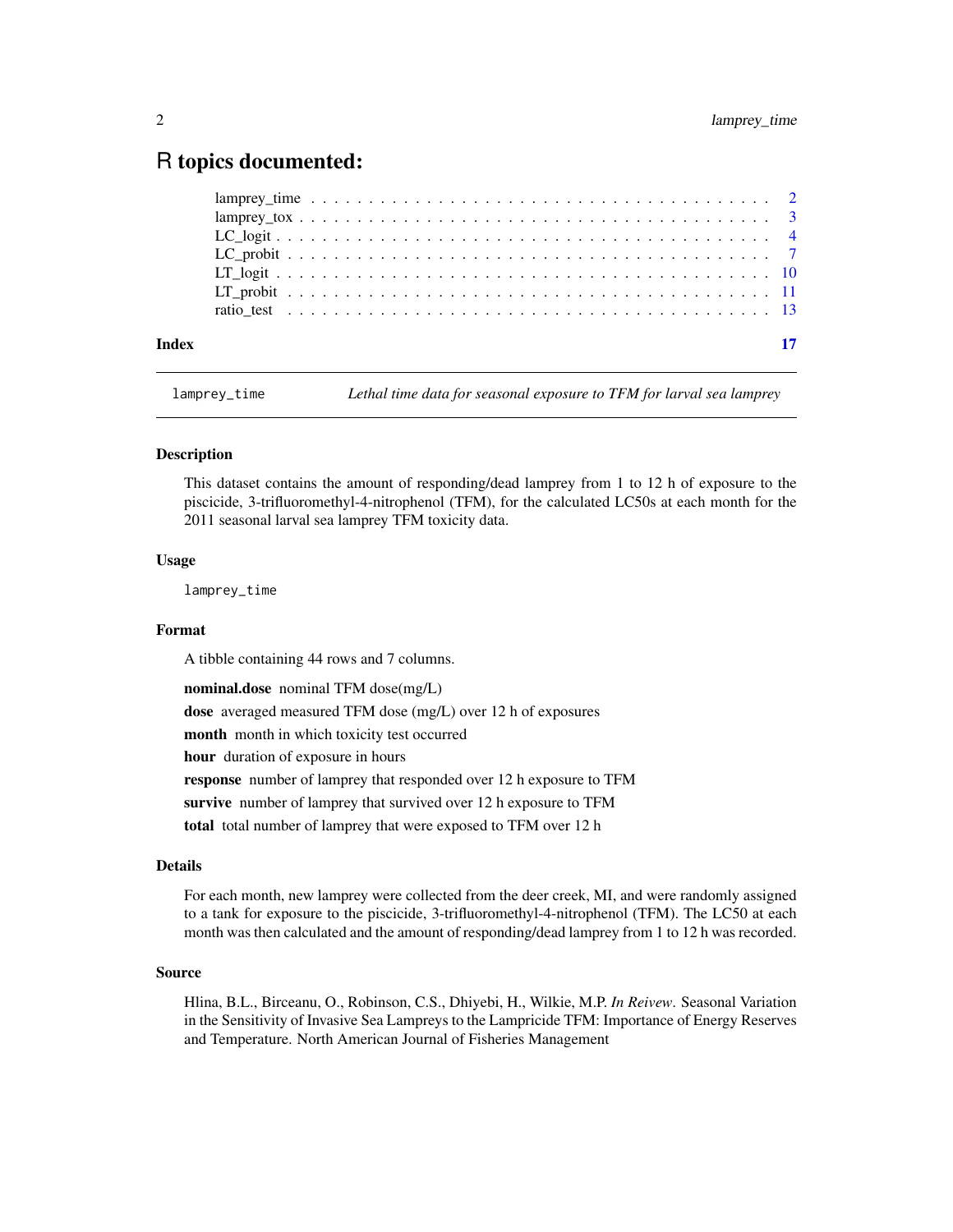<span id="page-2-0"></span>

#### Description

This dataset contains 2011 seasonal larval sea lamprey exposed to the piscicide, 3-trifluoromethyl-4-nitrophenol (TFM) toxicity data.

#### Usage

lamprey\_tox

#### Format

A tibble containing 64 rows and 7 columns.

nominal\_dose nominal TFM dose (mg/L)

tank tank assignment

month month in which toxicity test occurred

dose averaged measured TFM dose (mg/L) over 12 h of exposure

response number of lamprey that responded over 12 h exposure to TFM

survive number of lamprey that survived over 12 h exposure to TFM

total total number of lamprey that were exposed to TFM over 12 h

#### Details

For each month, new lamprey were collected from the Deer Creek, MI, and were randomly assigned to a tank for exposure to varying doses of the piscicide, 3-trifluoromethyl-4-nitrophenol (TFM).

#### Source

Hlina, B.L., Birceanu, O., Robinson, C.S., Dhiyebi, H., Wilkie, M.P. *In Reivew*. Seasonal Variation in the Sensitivity of Invasive Sea Lampreys to the Lampricide TFM: Importance of Energy Reserves and Temperature. North American Journal of Fisheries Management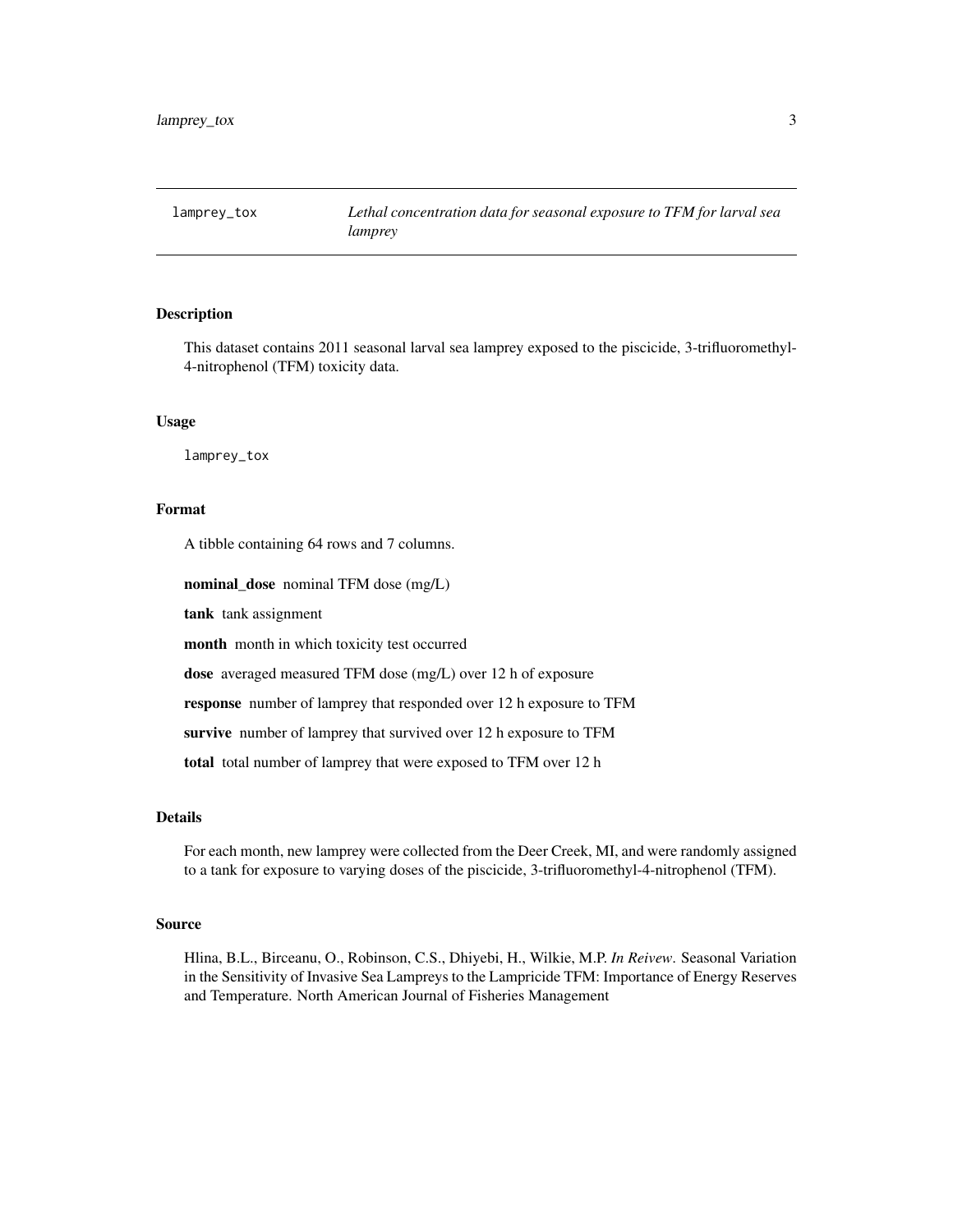<span id="page-3-0"></span>

#### Description

Calculates lethal concentration (LC) and its fiducial confidence limits (CL) using a logit analysis according to Finney 1971, Wheeler et al. 2006, and Robertson et al. 2007.

#### Usage

```
LC_logit(formula, data, p = NULL, weights = NULL,
         subset = NULL, log_base = NULL,
         log_x = TRUE, het\_sig = NULL,
         conf_level = NULL, conf_type = NULL,
         long_output = TRUE)
```

| formula  | an object of class formula or one that can be coerced to that class): a symbolic<br>description of the model to be fitted. The details of model specification are given<br>under Details.                                                                                                                                                                                                                                                                                                                                                                                              |
|----------|----------------------------------------------------------------------------------------------------------------------------------------------------------------------------------------------------------------------------------------------------------------------------------------------------------------------------------------------------------------------------------------------------------------------------------------------------------------------------------------------------------------------------------------------------------------------------------------|
| data     | an optional data frame, list or environment (or object coercible by as data frame<br>to a data frame) containing the variables in the model. If not found in data, the<br>variables are taken from environment(formula), typically the environment from<br>which LC_logit is called.                                                                                                                                                                                                                                                                                                   |
| p        | Lethal Concentration (LC) values for given p, example will return a LC50 value<br>if p equals 50. If more than one LC value wanted specify by creating a vector.<br>LC values can be calculated down to the 1e-16 of a percentage (e.g. LC99.99).<br>However, the tibble produced can round to nearest whole number.                                                                                                                                                                                                                                                                   |
| weights  | vector of 'prior weights' to be used in the fitting process. Only needs to be sup-<br>plied if you are taking the response / total for your response variable within the<br>formula call of LC_probit. Otherwise if you use cbind(response, non-response)<br>method you do not need to supply weights. If you do the model will be incor-<br>rect. If you don't supply weights there is a warning that will help you to make<br>sure you are using one method or the other. See the following StackExchange<br>post about differences cbind() function in R for a logistic regression. |
| subset   | allows for the data to be subseted if desired. Default set to NULL.                                                                                                                                                                                                                                                                                                                                                                                                                                                                                                                    |
| log_base | default is 10 and will be used to calculate results using the anti of log10() given<br>that the x variable has been log10 transformed. If FALSE results will not be back<br>transformed.                                                                                                                                                                                                                                                                                                                                                                                               |
| $log_x$  | default is TRUE and will calculate results using the antilog of determined by<br>log_base given that the x variable has been log() transformed. If FALSE results<br>will not be back transformed.                                                                                                                                                                                                                                                                                                                                                                                      |
| het_sig  | significance level from person's chi square goodness-of-fit test that is used to<br>decide if a heterogeneity factor is used. NULL is set to 0.15.                                                                                                                                                                                                                                                                                                                                                                                                                                     |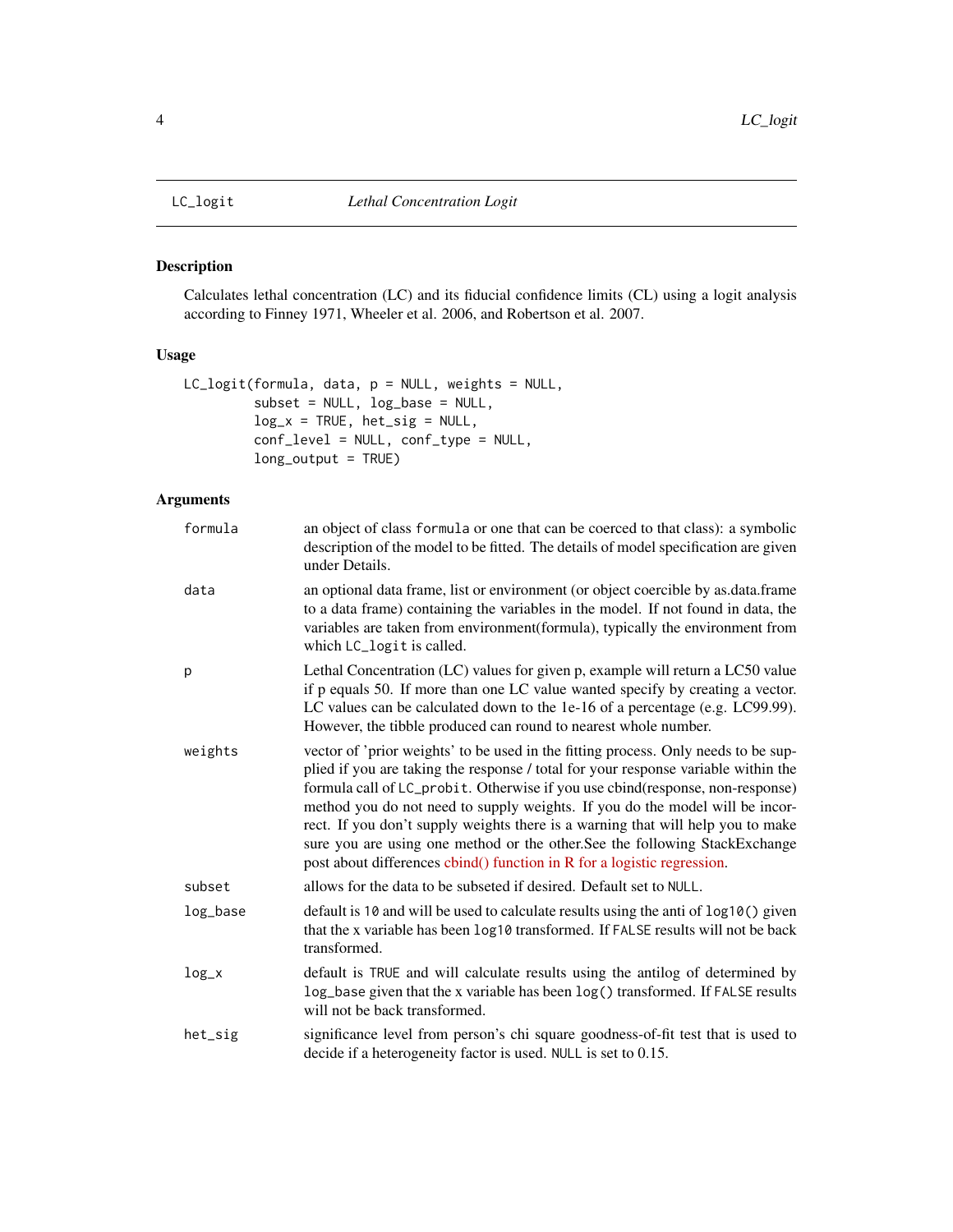| conf_level  | adjust confidence level as necessary or NULL set at 0.95.                                                                                                                                                   |
|-------------|-------------------------------------------------------------------------------------------------------------------------------------------------------------------------------------------------------------|
| conf_type   | default is "f1" which will calculate fudicial confidence limits per Finney 1971.<br>If set to "dm" the delta method will be used instead.                                                                   |
| long_output | default is TRUE which will return a tibble with all 17 variables. If FALSE the<br>tibble returned will consist of the p level, n, the predicted LC for given p level,<br>lower and upper confidence limits. |

#### Value

Returns a tibble with predicted LC for given p level, lower CL (LCL), upper CL (UCL), Pearson's chi square goodness-of-fit test (pgof), slope, intercept, slope and intercept p values and standard error, and LC variance.

#### References

Finney, D.J., 1971. Probit Analysis, Cambridge University Press, Cambridge, England, ISBN: 052108041X

Wheeler, M.W., Park, R.M., and Bailey, A.J., 2006. Comparing median lethal concentration values using confidence interval overlap or ratio tests, Environ. Toxic. Chem. 25(5), 1441-1444.10.1897/05- 320R.1

Robertson, J.L., Savin, N.E., Russell, R.M. and Preisler, H.K., 2007. Bioassays with arthropods. CRC press. ISBN: 9780849323317

#### Examples

head(lamprey\_tox)

# within the dataframe used, control dose, unless produced a value # during experimentation, are removed from the dataframe, # as glm cannot handle values of infinite. Other statistical programs # make note of the control dose but do not include within analysis # calculate LC50 and LC99 for May  $m \leftarrow LC\_logit((response / total) \sim log10(dose), p = c(50, 99),$ weights  $=$  total,  $data = lamprey_to x[lamprey_to x$nominal_dose != 0, ]$  $subset = c(morth == "May")$ # OR  $m1 \leq LC_{logit}(cbind(response, survive) \approx log10(dose), p = c(50, 99),$ data = lamprey\_tox[lamprey\_tox\$nominal\_dose != 0, ],  $subset = c(morth == "May")$ # view calculated LC50 and LC99 for seasonal toxicity of a pisicide,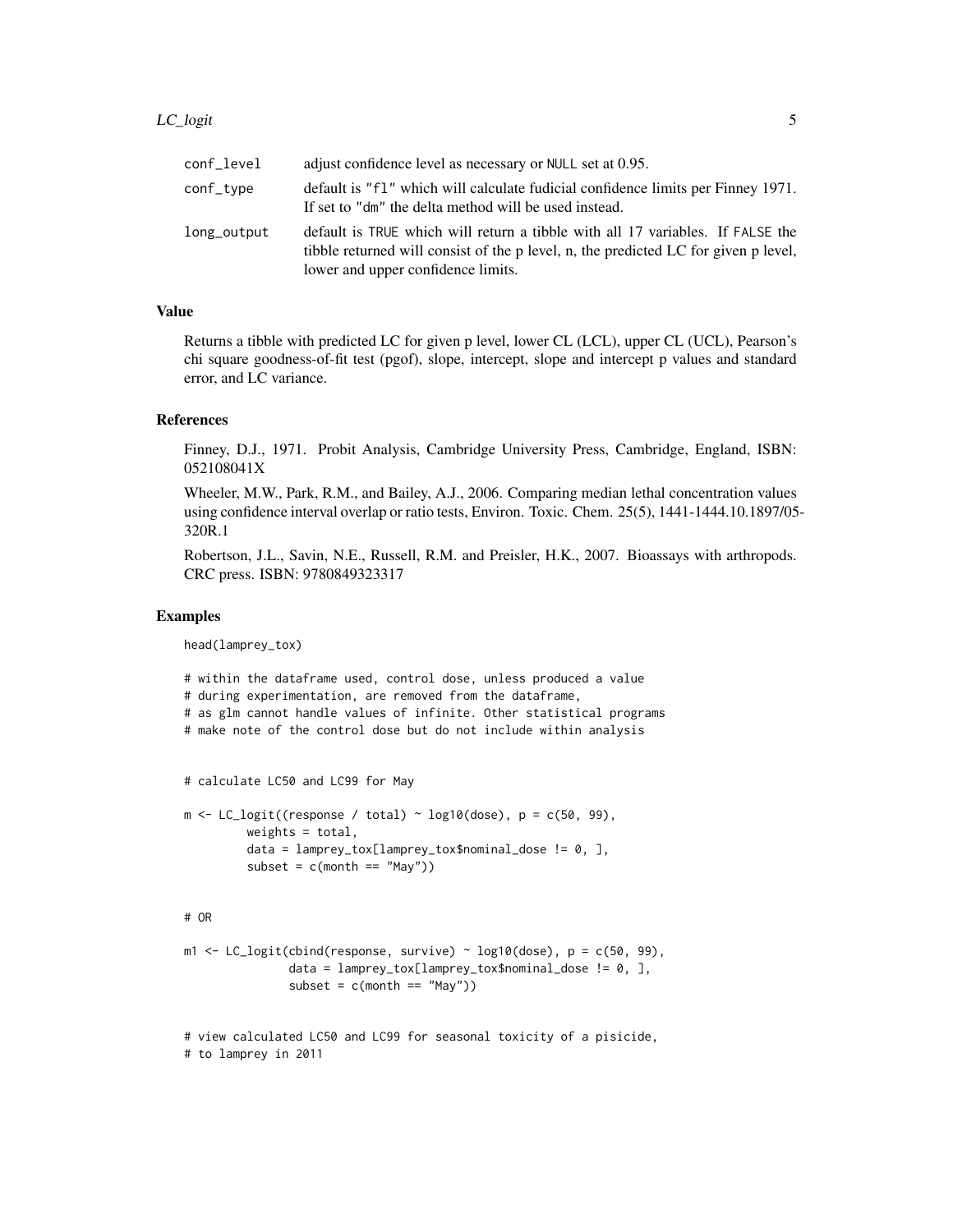```
m
# they are the same
m1
# dose-response curve can be plotted using 'ggplot2'
# Uncomment the below lines to run create plots
# library(ggplot2)
# lc_may <- subset(lamprey_tox, month %in% c("May"))
# p1 <- ggplot(data = lc_may[lc_may$nominal_dose != 0, ],
# aes(x = log10(dose), y = (response / total))) +
# geom_point() +
# geom_smooth(method = "glm",
# method.args = list(family = binomial(link = "logit")),
# aes(weight = total), colour = "#FF0000", se = TRUE)
# p1
# calculate LC50s and LC99s for multiple toxicity tests, June, August, and September
j \leq LC_{logit}((response / total) \sim log10(dose), p = c(50, 99),weights = total,
       data = lamprey_tox[lamprey_tox$nominal_dose != 0, ],
        subset = c(month == "June"))a \leftarrow LC\_logit((response / total) \sim log10(dose), p = c(50, 99),weights = total,
       data = lamprey_tox[lamprey_tox$nominal_dose != 0, ],
       subset = c(month == "August"))s <- LC_logit((response / total) ~ log10(dose), p = c(50, 99),
       weights = total,
       data = lamprey_tox[lamprey_tox$nominal_dose != 0, ],
       subset = c(month == "September"))
# group results together in a dataframe to plot with 'ggplot2'
results <- rbind(m[, c(1, 3:8, 11)], j[,c(1, 3:8, 11)],
                a[, c(1, 3:8, 11)], s[, c(1, 3:8, 11)])
results$month <- factor(c(rep("May", 2), rep("June", 2),
                         rep("August", 2), rep("September", 2)),
                       levels = c("May", "June", "August", "September"))
# p2 <- ggplot(data = results, aes(x = month, y = dose,
# group = factor(p), fill = factor(p))) +
# geom_col(position = position_dodge(width = 0.9), colour = "#000000") +
# geom_errorbar(aes(ymin = LCL, ymax = UCL),
```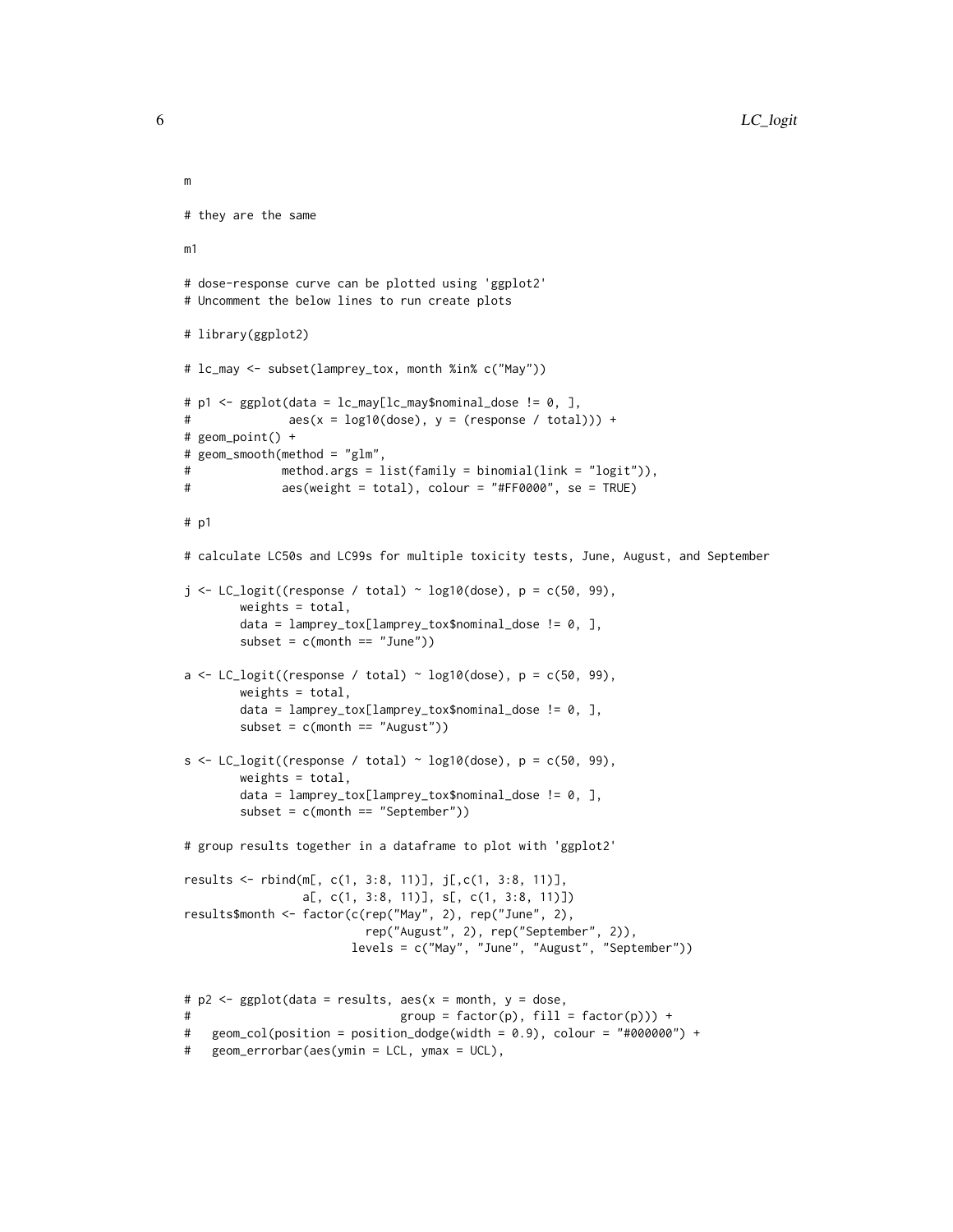#### <span id="page-6-0"></span>LC\_probit 7

```
# size = 0.4, width = 0.06,
# position = position_dodge(width = 0.9))
# p2
```
LC\_probit *Lethal Concentration Probit*

#### Description

Calculates lethal concentration (LC) and its fiducial confidence limits (CL) using a probit analysis according to Finney 1971, Wheeler et al. 2006, and Robertson et al. 2007.

#### Usage

```
LC_probit(formula, data, p = NULL, weights = NULL,
          subset = NULL, log\_base = NULL, log\_x = TRUE,
          het_sig = NULL, conf_level = NULL, conf_type = NULL,
          long_output = TRUE)
```

| formula  | an object of class formula or one that can be coerced to that class): a symbolic<br>description of the model to be fitted. The details of model specification are given<br>under Details.                                                                                                                                                                                                                                                                                                                                                                                                                                    |
|----------|------------------------------------------------------------------------------------------------------------------------------------------------------------------------------------------------------------------------------------------------------------------------------------------------------------------------------------------------------------------------------------------------------------------------------------------------------------------------------------------------------------------------------------------------------------------------------------------------------------------------------|
| data     | an optional data frame, list or environment (or object coercible by as data frame<br>to a data frame) containing the variables in the model. If not found in data, the<br>variables are taken from environment (formula), typically the environment from<br>which LC_probit is called.                                                                                                                                                                                                                                                                                                                                       |
| p        | Lethal Concentration (LC) values for given p, example will return a LC50 value<br>if p equals 50. If more than one LC value wanted specify by creating a vector.<br>LC values can be calculated down to the 1e-16 of a percentage (e.g. LC99.99).<br>However, the tibble produced can round to nearest whole number.                                                                                                                                                                                                                                                                                                         |
| weights  | vector of 'prior weights' to be used in the fitting process. Only needs to be sup-<br>plied if you are taking the response / total for your response variable within the<br>formula call of LC_probit. Otherwise if you use cbind(response, non-response)<br>method you do not need to supply weights. If you do the model will be incor-<br>rect. If you don't supply weights there is a warning that will help you to make<br>sure you are using one method or the other. See the following StackExchanges<br>post about differences cbind() function in R for a logistic regression and input<br>format for binomial glm. |
| subset   | allows for the data to be subseted if desired. Default set to NULL.                                                                                                                                                                                                                                                                                                                                                                                                                                                                                                                                                          |
| log_base | default is 10 and will be used to calculate results using the anti of log10() given<br>that the x variable has been log10 transformed. If FALSE results will not be back<br>transformed.                                                                                                                                                                                                                                                                                                                                                                                                                                     |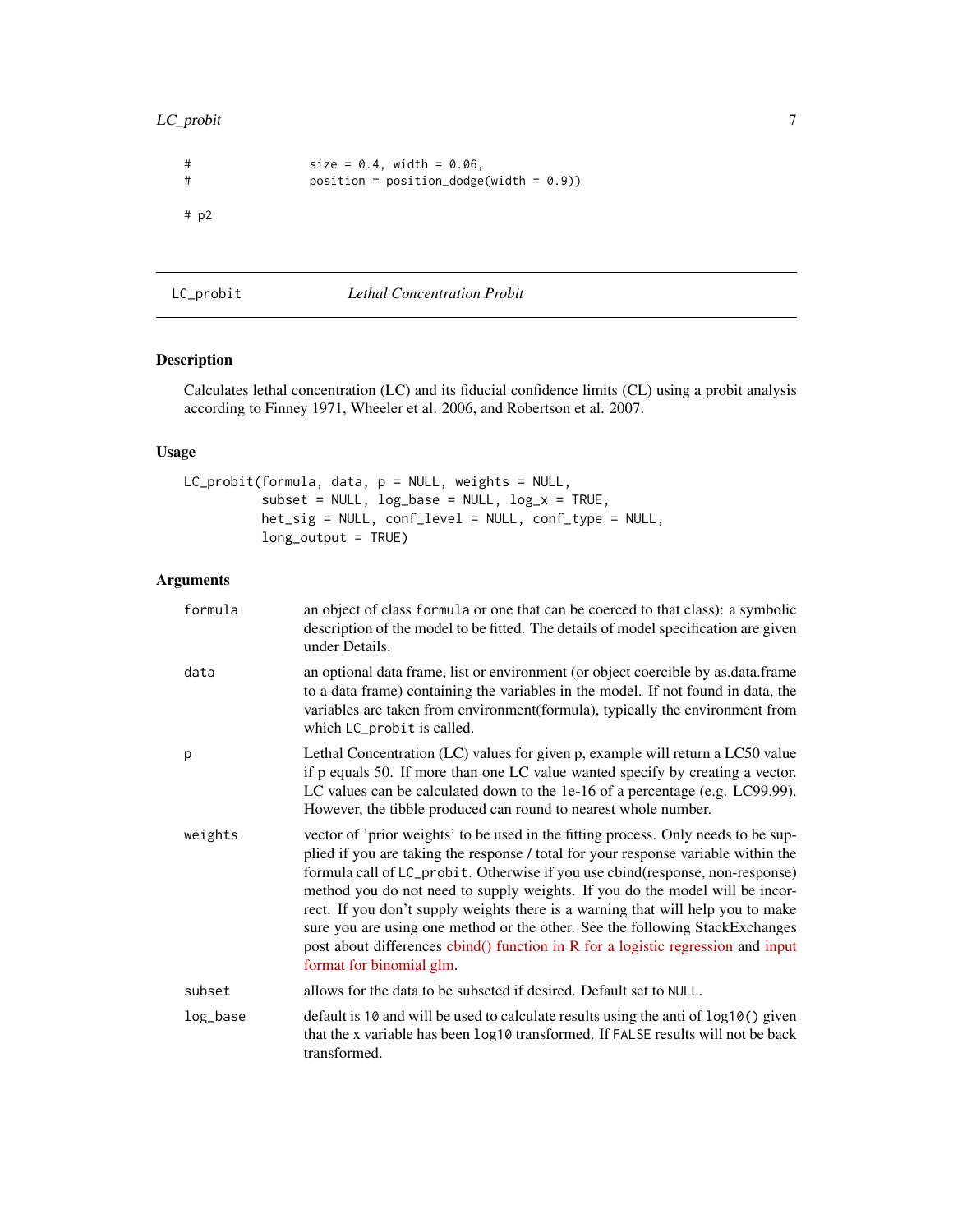| $log_x$     | default is TRUE and will calculate results using the antilog of determined by<br>$log_b$ base given that the x variable has been $log()$ transformed. If FALSE results<br>will not be back transformed.     |
|-------------|-------------------------------------------------------------------------------------------------------------------------------------------------------------------------------------------------------------|
| het_sig     | significance level from person's chi square goodness-of-fit test (pgof) that is<br>used to decide if a heterogeneity factor is used. NULL is set to 0.15.                                                   |
| conf_level  | adjust confidence level as necessary or NULL set at 0.95.                                                                                                                                                   |
| conf_type   | default is "f1" which will calculate fudicial confidence limits per Finney 1971.<br>If set to "dm" the delta method will be used instead.                                                                   |
| long_output | default is TRUE which will return a tibble with all 17 variables. If FALSE the<br>tibble returned will consist of the p level, n, the predicted LC for given p level,<br>lower and upper confidence limits. |

#### Value

Returns a tibble with predicted LC for given p level, lower CL (LCL), upper CL (UCL), Pearson's chi square goodness-of-fit test (pgof), slope, intercept, slope and intercept p values and standard error, and LC variance.

#### References

Finney, D.J., 1971. Probit Analysis, Cambridge University Press, Cambridge, England, ISBN: 052108041X

Wheeler, M.W., Park, R.M., and Bailey, A.J., 2006. Comparing median lethal concentration values using confidence interval overlap or ratio tests, Environ. Toxic. Chem. 25(5), 1441-1444.10.1897/05- 320R.1

Robertson, J.L., Savin, N.E., Russell, R.M. and Preisler, H.K., 2007. Bioassays with arthropods. CRC press. ISBN: 9780849323317

#### Examples

```
head(lamprey_tox)
```

```
# within the dataframe used, control dose, unless produced a value
# during experimentation, are removed from the dataframe,
# as glm cannot handle values of infinite. Other statistical programs
# make note of the control dose but do not include within analysis
# calculate LC50 and LC99
m \leftarrow LC\_probit((response / total) \sim log10(dose), p = c(50, 99),weights = total,
               data = lamprey_tox[lamprey_tox$nominal_dose != 0, ],
               subset = c(morth == "May")# OR
m1 <- LC_probit(cbind(response, survive) ~ log10(dose), p = c(50, 99),
               data = lamprey_tox[lamprey_tox$nominal_dose != 0, ],
               subset = c(morth == "May")
```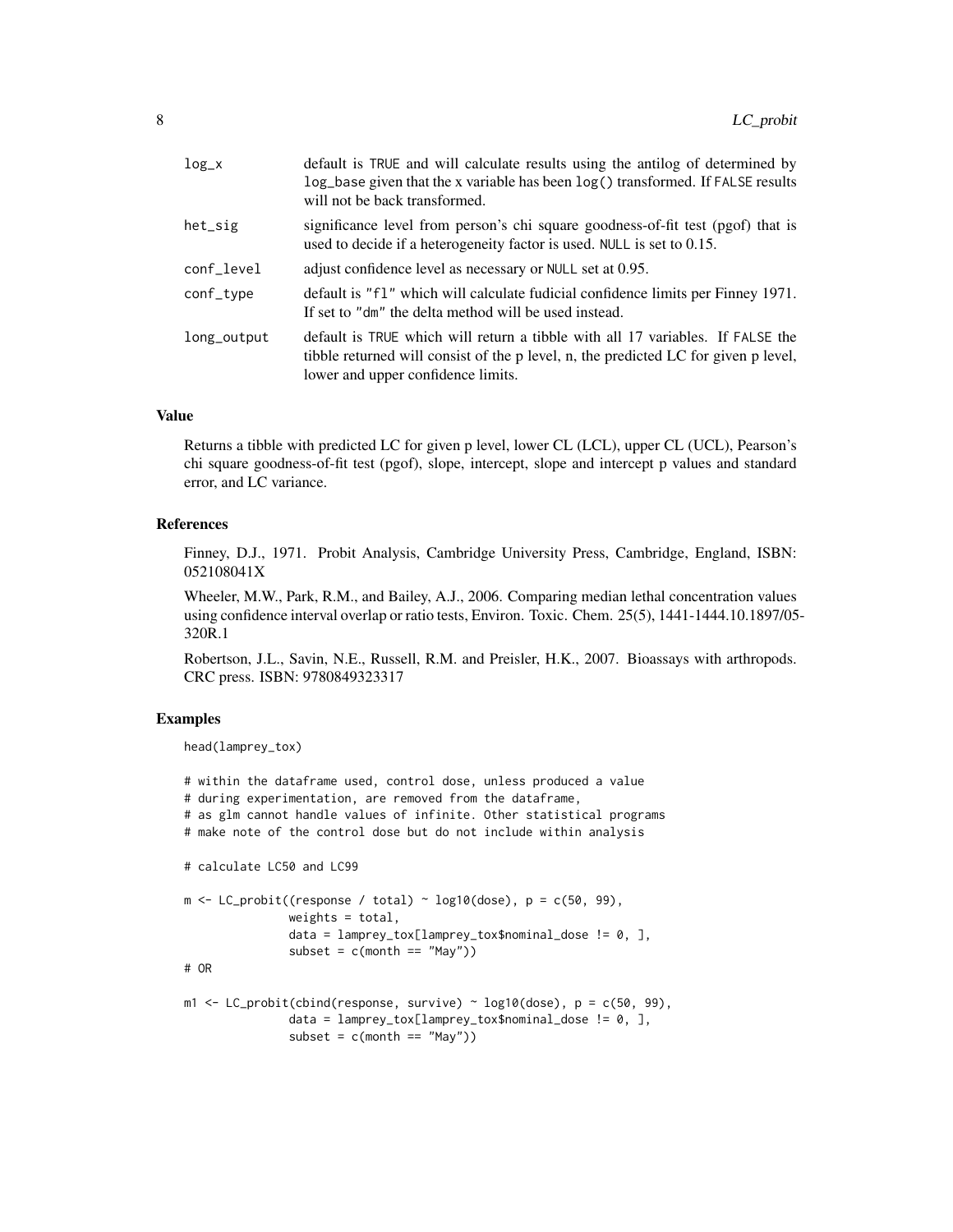#### LC\_probit 9

```
# view calculated LC50 and LC99 for seasonal toxicity of a pisicide,
# to lamprey in 2011
m
# these are the same
m1
# dose-response curve can be plotted using 'ggplot2'
# library(ggplot2)
# lc_may <- subset(lamprey_tox, month %in% c("May"))
# p1 <- ggplot(data = lc_may[lc_may$nominal_dose != 0, ],
# aes(x = log10(dose), y = (response / total))) +# geom_point() +
# geom_smooth(method = "glm",
# method.args = list(family = binomial(link = "probit")),
# aes(weight = total), colour = "#FF0000", se = TRUE)
# p1
# calculate LC50s and LC99s for multiple toxicity tests, June, August, and September
j \leq LC\_probit((response / total) \sim log10(dose), p = c(50, 99),weights = total,
       data = lamprey_tox[lamprey_tox$nominal_dose != 0, ],
       subset = c(month == "June"))a \leq LC_probit((response / total) \sim log10(dose), p = c(50, 99),
       weights = total,
       data = lamprey_tox[lamprey_tox$nominal_dose != 0, ],
       subset = c(month == "August"))s <- LC_probit((response / total) ~ log10(dose), p = c(50, 99),
       weights = total,
       data = lamprey_tox[lamprey_tox$nominal_dose != 0, ],
       subset = c(morth == "September")# group results together in a dataframe to plot with 'ggplot2'
results <- rbind(m[, c(1, 3:8, 11)], j[,c(1, 3:8, 11)],
                a[, c(1, 3:8, 11)], s[, c(1, 3:8, 11)])
results$month <- factor(c(rep("May", 2), rep("June", 2),
                         rep("August", 2), rep("September", 2)),
                       levels = c("May", "June", "August", "September"))
# p2 <- ggplot(data = results, aes(x = month, y = dose,
# group = factor(p), fill = factor(p))) +
# geom_col(position = position_dodge(width = 0.9), colour = "#000000") +
# geom_errorbar(aes(ymin = LCL, ymax = UCL),
```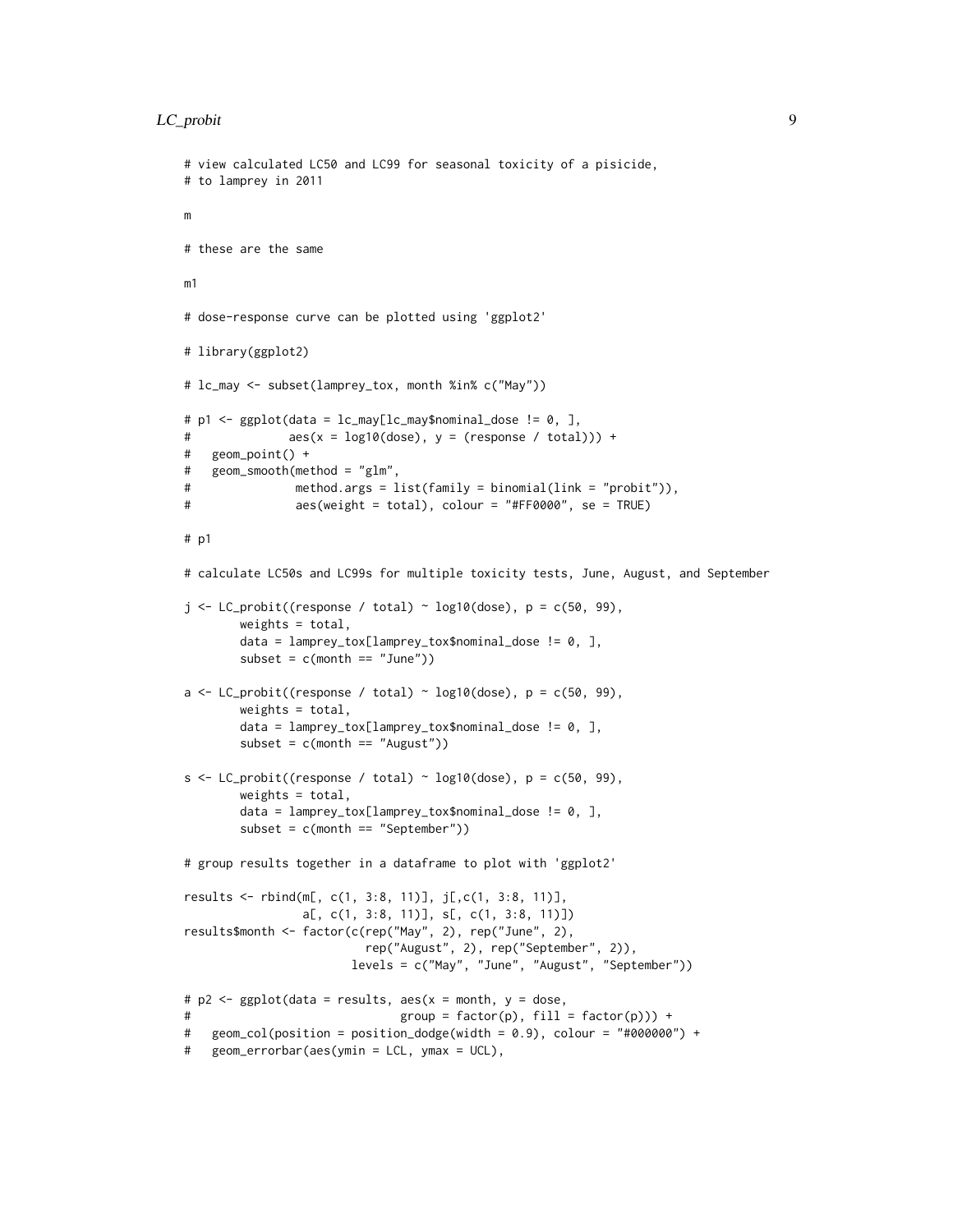```
# size = 0.4, width = 0.06,
# position = position_dodge(width = 0.9))
# p2
```
LT\_logit *Lethal Time Logit*

#### Description

Calculates lethal time (LT) and its fiducial confidence limits (CL) using a logit analysis according to Finney 1971, Wheeler et al. 2006, and Robertson et al. 2007.

#### Usage

```
LT_logit(formula, data, p = NULL, weights = NULL,
          subset = NULL, log\_base = NULL, log\_x = TRUE, het\_sig = NULL,
          conf_level = NULL, long_output = TRUE)
```

| formula   | an object of class formula or one that can be coerced to that class: a symbolic<br>description of the model to be fitted.                                                                                                                                                                                                                                                                                                                                                                                                                                                              |
|-----------|----------------------------------------------------------------------------------------------------------------------------------------------------------------------------------------------------------------------------------------------------------------------------------------------------------------------------------------------------------------------------------------------------------------------------------------------------------------------------------------------------------------------------------------------------------------------------------------|
| data      | an optional data frame, list or environment (or object coercible by as data frame<br>to a data frame) containing the variables in the model. If not found in data, the<br>variables are taken from environment(formula), typically the environment from<br>which LT_logit is called.                                                                                                                                                                                                                                                                                                   |
| р         | Lethal time (LT) values for given p, example will return a LT50 value if p equals<br>50. If more than one LT value wanted specify by creating a vector. LT values<br>can be calculated down to the 1e-16 of a percentage (e.g. LT99.99). However,<br>the tibble produced can and will round to nearest whole number.                                                                                                                                                                                                                                                                   |
| weights   | vector of 'prior weights' to be used in the fitting process. Only needs to be sup-<br>plied if you are taking the response / total for your response variable within the<br>formula call of LC_probit. Otherwise if you use cbind(response, non-response)<br>method you do not need to supply weights. If you do the model will be incor-<br>rect. If you don't supply weights there is a warning that will help you to make<br>sure you are using one method or the other. See the following StackExchange<br>post about differences cbind() function in R for a logistic regression. |
| subset    | allows for the data to be subseted if desired. Default set to NULL.                                                                                                                                                                                                                                                                                                                                                                                                                                                                                                                    |
| log_base  | default is 10 and will be used to calculate results using the anti of log10() given<br>that the x variable has been log10 transformed. If FALSE results will not be back<br>transformed.                                                                                                                                                                                                                                                                                                                                                                                               |
| $log_x x$ | default is TRUE and will calculate results using the antilog of determined by<br>log_base given that the x variable has been log() transformed. If FALSE results<br>will not be back transformed.                                                                                                                                                                                                                                                                                                                                                                                      |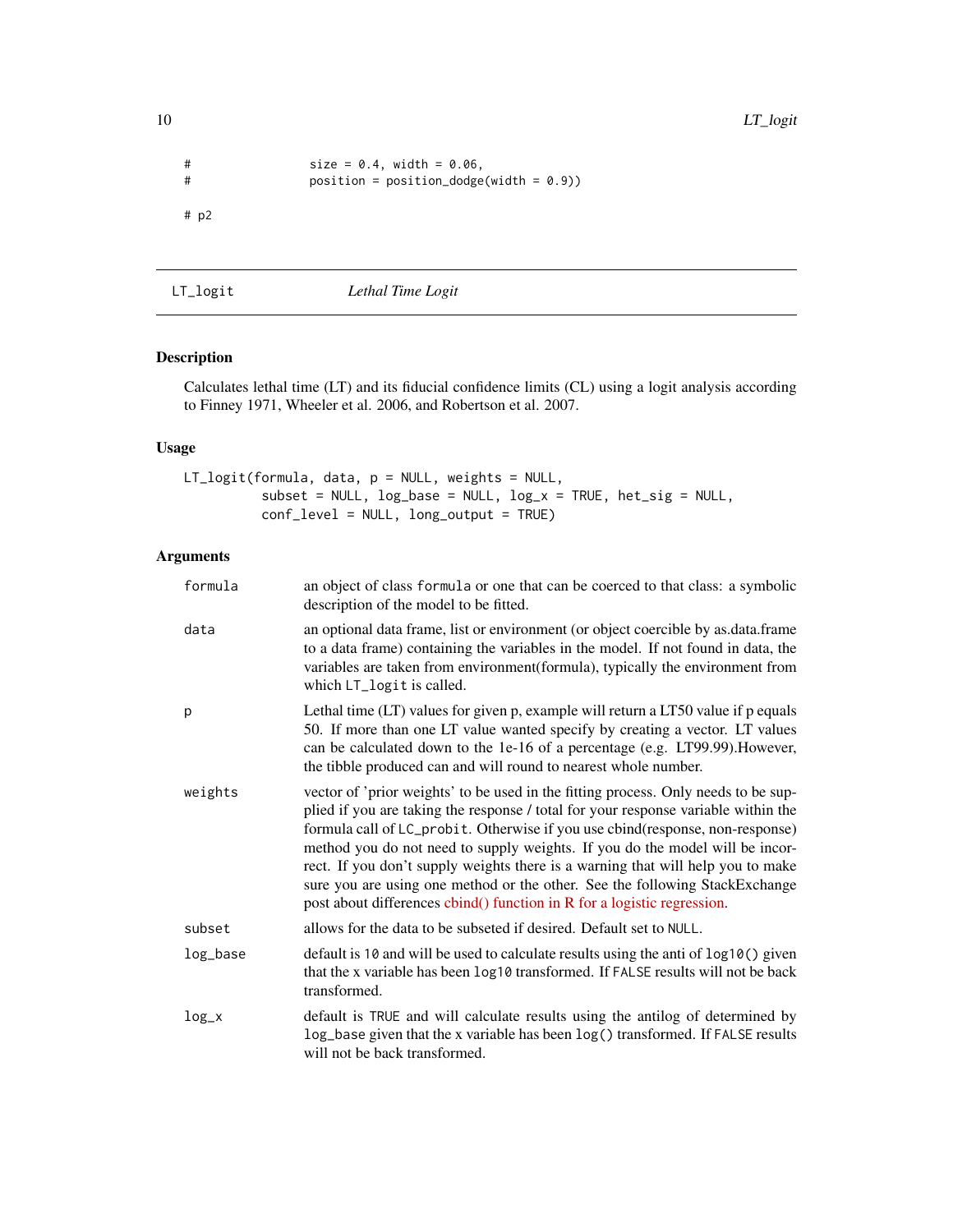<span id="page-10-0"></span>

| het_sig     | significance level from person's chi square goodness-of-fit test that is used to<br>decide if a heterogeneity factor is used. NULL is set to 0.15.                                                          |
|-------------|-------------------------------------------------------------------------------------------------------------------------------------------------------------------------------------------------------------|
| conf_level  | Adjust confidence level as necessary or NULL set at 0.95.                                                                                                                                                   |
| long_output | default is TRUE which will return a tibble with all 17 variables. If FALSE the<br>tibble returned will consist of the p level, n, the predicted LC for given p level,<br>lower and upper confidence limits. |

#### Value

Returns a tibble with predicted LT for given p level, lower CL (LCL), upper CL (UCL), LCL, Pearson's chi square goodness-of-fit test (pgof), slope, intercept, slope and intercept p values and standard error, and LT variance.

#### References

Finney, D.J., 1971. Probit Analysis, Cambridge University Press, Cambridge, England, ISBN: 052108041X

Wheeler, M.W., Park, R.M., and Bailey, A.J., 2006. Comparing median lethal concentration values using confidence interval overlap or ratio tests, Environ. Toxic. Chem. 25(5), 1441-1444.10.1897/05- 320R.1

Robertson, J.L., Savin, N.E., Russell, R.M. and Preisler, H.K., 2007. Bioassays with arthropods. CRC press. ISBN: 9780849323317

#### Examples

```
head(lamprey_time)
```

```
results <- LT_logit((response / total) ~ log10(hour),
p = c(50, 99),
weights = total,
data = lamprey_time,
subset = c(morth == "May"))# view calculated LT50 and LT99 for seasonal
# toxicity of a piscicide, 3-trifluoromethyl-4-nitrophenol, to lamprey in 2011
results
```
# dose-response curve can be plotted using 'ggplot2'

LT\_probit *Lethal Time Probit*

#### Description

Calculates lethal time (LT) and its fiducial confidence limits (CL) using a probit analysis according to Finney 1971, Wheeler et al. 2006, and Robertson et al. 2007.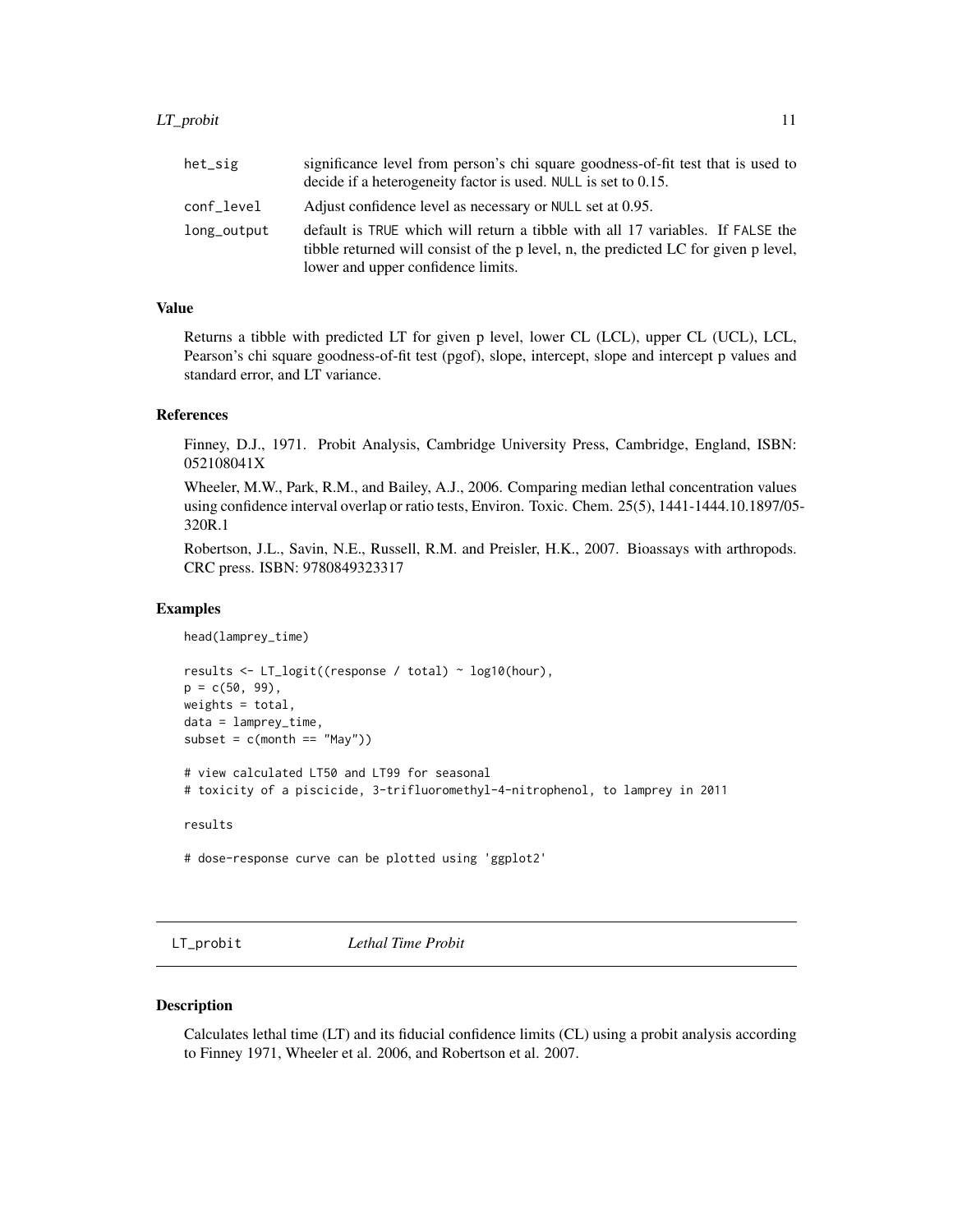#### Usage

```
LT_probit(
  formula,
  data,
  p = NULL,weights = NULL,
  subset = NULL,
  log_base = NULL,
  log_x = TRUE,het_sig = NULL,
  conf_level = NULL,
  conf_type = NULL,
  long_output = TRUE
\mathcal{L}
```

| formula    | an object of class formula or one that can be coerced to that class: a symbolic<br>description of the model to be fitted.                                                                                                                                                                                                                                                                                                                                                                                                                                                              |
|------------|----------------------------------------------------------------------------------------------------------------------------------------------------------------------------------------------------------------------------------------------------------------------------------------------------------------------------------------------------------------------------------------------------------------------------------------------------------------------------------------------------------------------------------------------------------------------------------------|
| data       | an optional data frame, list or environment (or object coercible by as data frame<br>to a data frame) containing the variables in the model. If not found in data, the<br>variables are taken from environment(formula), typically the environment from<br>which LT_probit is called.                                                                                                                                                                                                                                                                                                  |
| p          | Lethal time (LT) values for given p, example will return a LT50 value if p equals<br>50. If more than one LT value wanted specify by creating a vector. LT values<br>can be calculated down to the 1e-16 of a percentage (e.g. LT99.99). However,<br>the tibble produced can and will round to nearest whole number.                                                                                                                                                                                                                                                                   |
| weights    | vector of 'prior weights' to be used in the fitting process. Only needs to be sup-<br>plied if you are taking the response / total for your response variable within the<br>formula call of LC_probit. Otherwise if you use cbind(response, non-response)<br>method you do not need to supply weights. If you do the model will be incor-<br>rect. If you don't supply weights there is a warning that will help you to make<br>sure you are using one method or the other. See the following StackExchange<br>post about differences cbind() function in R for a logistic regression. |
| subset     | allows for the data to be subseted if desired. Default set to NULL.                                                                                                                                                                                                                                                                                                                                                                                                                                                                                                                    |
| log_base   | default is 10 and will be used to calculate results using the anti of log10() given<br>that the x variable has been log10 transformed. If FALSE results will not be back<br>transformed.                                                                                                                                                                                                                                                                                                                                                                                               |
| $log_x$    | default is TRUE and will calculate results using the antilog of determined by<br>log_base given that the x variable has been log() transformed. If FALSE results<br>will not be back transformed.                                                                                                                                                                                                                                                                                                                                                                                      |
| het_sig    | significance level from person's chi square goodness-of-fit test that is used to<br>decide if a heterogeneity factor is used. NULL is set to 0.15.                                                                                                                                                                                                                                                                                                                                                                                                                                     |
| conf_level | Adjust confidence level as necessary or NULL set at 0.95.                                                                                                                                                                                                                                                                                                                                                                                                                                                                                                                              |
| conf_type  | default is "f1" which will calculate fudicial confidence limits per Finney 1971.<br>If set to "dm" the delta method will be used instead.                                                                                                                                                                                                                                                                                                                                                                                                                                              |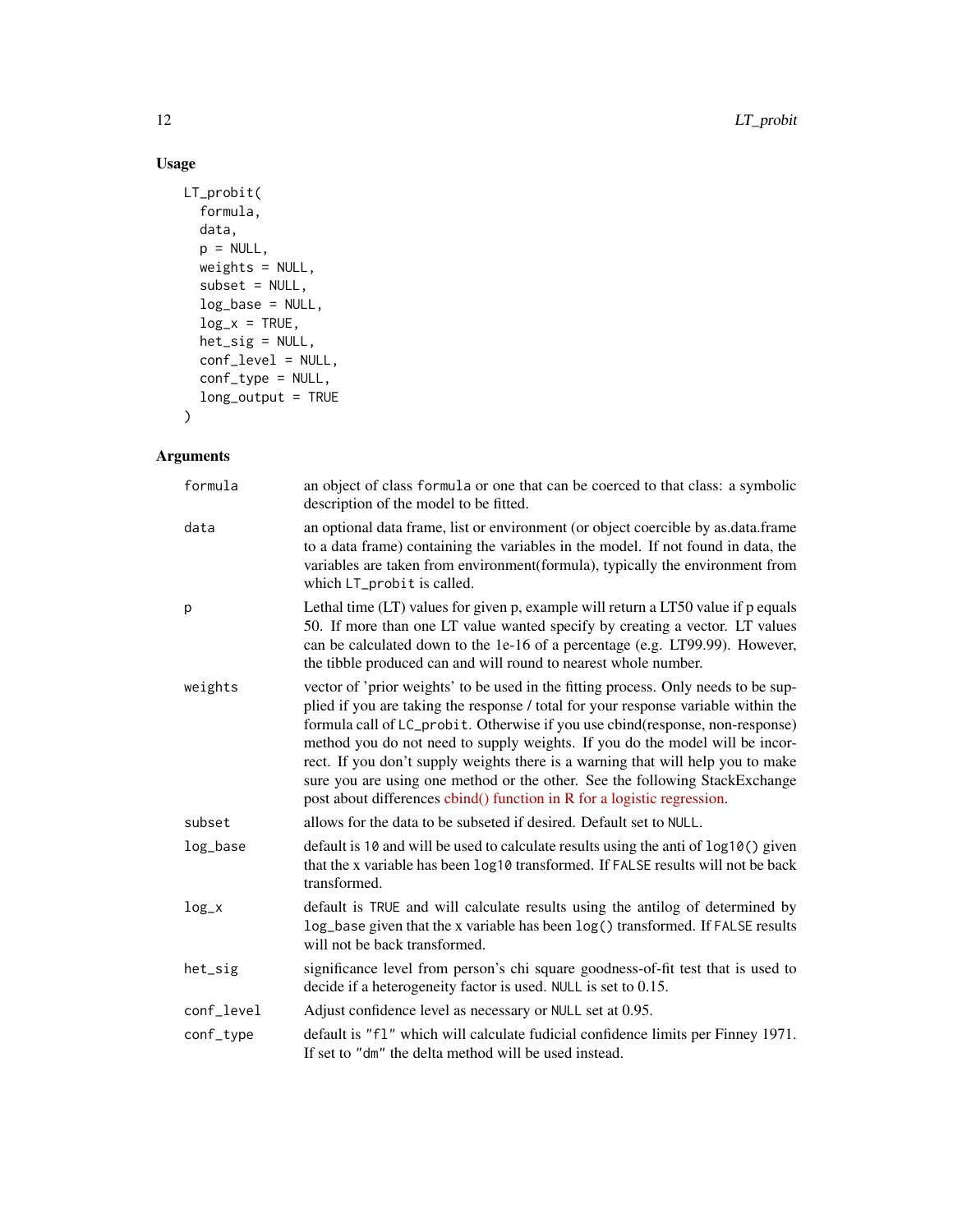#### <span id="page-12-0"></span>ratio\_test 13

```
long_output default is TRUE which will return a tibble with all 17 variables. If FALSE the
                  tibble returned will consist of the p level, n, the predicted LC for given p level,
                  lower and upper confidence limits.
```
#### Value

Returns a tibble with predicted LT for given p level, lower CL (LCL), upper CL (UCL), LCL, Pearson's chi square goodness-of-fit test (pgof), slope, intercept, slope and intercept p values and standard error, and LT variance.

#### References

Finney, D.J., 1971. Probit Analysis, Cambridge University Press, Cambridge, England, ISBN: 052108041X

Wheeler, M.W., Park, R.M., and Bailey, A.J., 2006. Comparing median lethal concentration values using confidence interval overlap or ratio tests, Environ. Toxic. Chem. 25(5), 1441-1444.10.1897/05- 320R.1

Robertson, J.L., Savin, N.E., Russell, R.M. and Preisler, H.K., 2007. Bioassays with arthropods. CRC press. ISBN: 9780849323317

#### Examples

head(lamprey\_time)

```
results <- LT_probit((response / total) ~ log10(hour),
p = c(50, 99),
weights = total,
data = lamprey_time,
subset = c(month == "May")# view calculated LT50 and LT99 for seasonal
# toxicity of a piscicide, 3-trifluoromethyl-4-nitrophenol, to lamprey in 2011
```
results

# dose-response curve can be plotted using 'ggplot2'

ratio\_test *Ratio test*

#### **Description**

Calculates a ratio test to compare two LC or LT values from two separate probit or logit models. This function is based on the ratio test developed in [Wheeler et al. 2006. 10.1897/05-320R.1](https://setac.onlinelibrary.wiley.com/doi/abs/10.1897/05-320R.1) which has been suggested as a replacement to the common method of comparing confidence intervals to determine differences.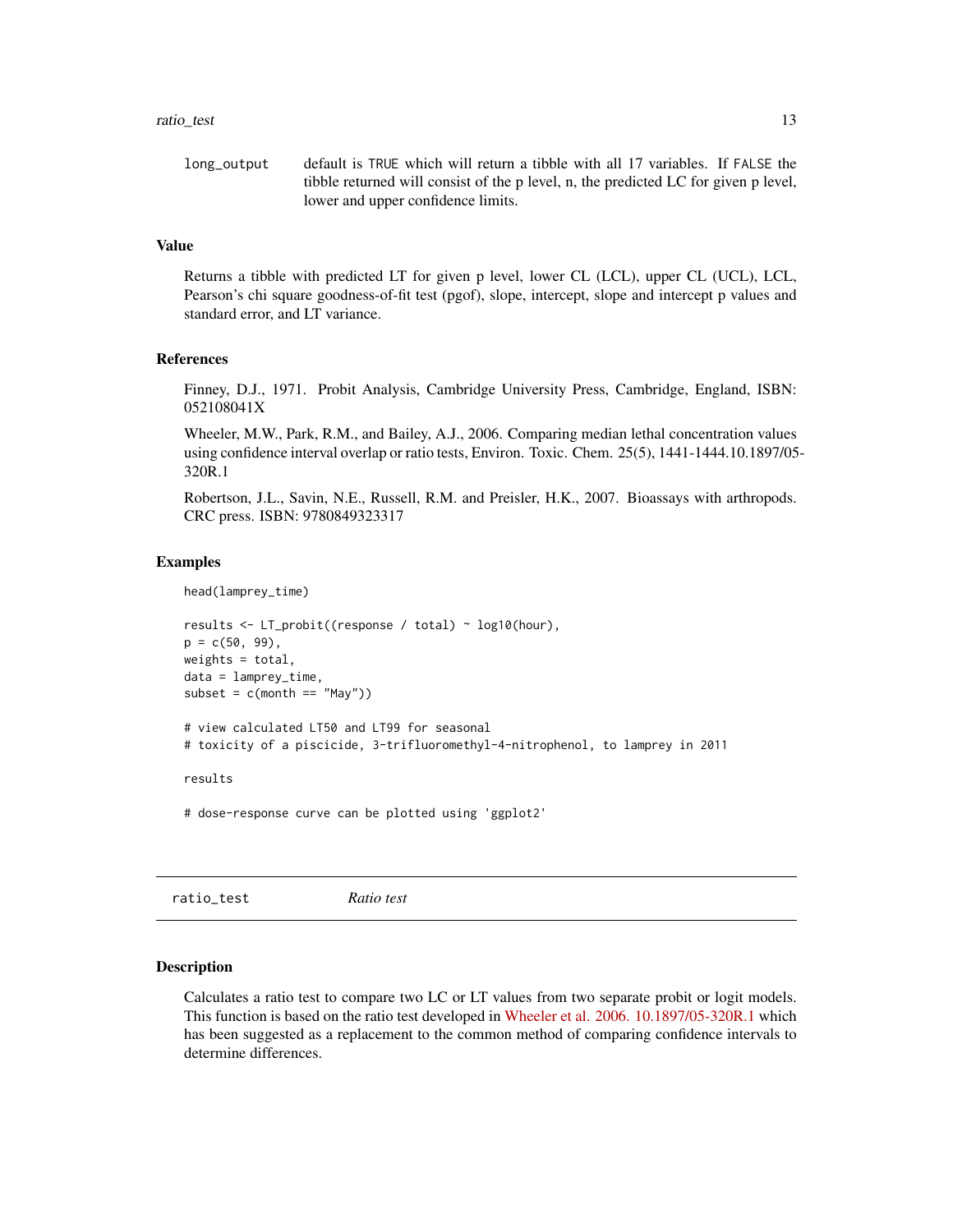#### Usage

```
ratio_test(model_1, model_2, percentage = NULL,
           type = NULL, compare = NULL, log\_base = NULL, log\_x = TRUE,
          obj_type = NULL, conf_type = NULL)
```
#### Arguments

| $model_1$  | first model used in the ratio test. Should be an object of either a probit or logit<br>model created using the glm() function. See example.                                                                                                                                                                                                                                                                                                                                                                                          |
|------------|--------------------------------------------------------------------------------------------------------------------------------------------------------------------------------------------------------------------------------------------------------------------------------------------------------------------------------------------------------------------------------------------------------------------------------------------------------------------------------------------------------------------------------------|
| $model_2$  | second model used in the ratio test. Should be an object of either a probit or<br>logit model created using the glm() function. See example.                                                                                                                                                                                                                                                                                                                                                                                         |
| percentage | either a single value or a vector for given LC or LT percentage desired to com-<br>pare. Percentage is the same value used for the argument p in all LC_ and LT_<br>functions. For example, 50 will return and compare LC50 values for the two<br>models. If more than one LC value is desired specify by creating a vector. LC<br>values can be calculated down to the 1e-16 of a percentage (e.g. LC99.99).<br>However, the tibble produced can and will round to nearest whole number.                                            |
| type       | Link type needs to be specified to either "probit" which is default and will<br>return and used in calculations for a probit model for the desired LCs or LTs.<br>If specified to "logit" then ratio_test will return and calculate using a logit<br>model for the desired LCs or LTs.                                                                                                                                                                                                                                               |
| compare    | Supply a character string to be used in the output letting the user know what<br>models the LCs or LTs are being compared. Default output is "Model 1 - Model<br>2". See example.                                                                                                                                                                                                                                                                                                                                                    |
| log_base   | default is 10 and will be used to calculate results using the anti of log10() given<br>that the x variable has been log10 transformed. If FALSE results will not be back<br>transformed.                                                                                                                                                                                                                                                                                                                                             |
| $log_x$    | default is TRUE and will calculate results using the antilog of determined by<br>log_base given that the x variable has been log() transformed. If FALSE results<br>will not be back transformed.                                                                                                                                                                                                                                                                                                                                    |
| obj_type   | default is "list" which requires both model_1 and model_2 arguments to be<br>model objects, in the form of a list, from glm() functions. Alternatively "df"<br>can be used which will require both model_1 and model_2 arguments to be<br>data.frame objects created when running either LC_ or LT_ functions.                                                                                                                                                                                                                       |
| conf_type  | default is "f1" which if "df" is supplied will correct covariance values if h is<br>above 1 as fudicial confidence limits use a heterogeneity factor, h, to correct<br>variances when chi-square p value is less than 0.15. conf_type can also be<br>"dm", delta method, which doesn't use a heterogeneity correction factor there-<br>fore covariance will not be uncorrected. This argument is only needed if you are<br>using the dataframe objects from LC_ or LT_ functions and have used the delta<br>method in that analysis. |

#### Value

A tibble with percentage for the LC or LT value desired for the above percentage argument, dose\_1 and dose\_2 displayed calculated backtransformed or untransformed doses for the desired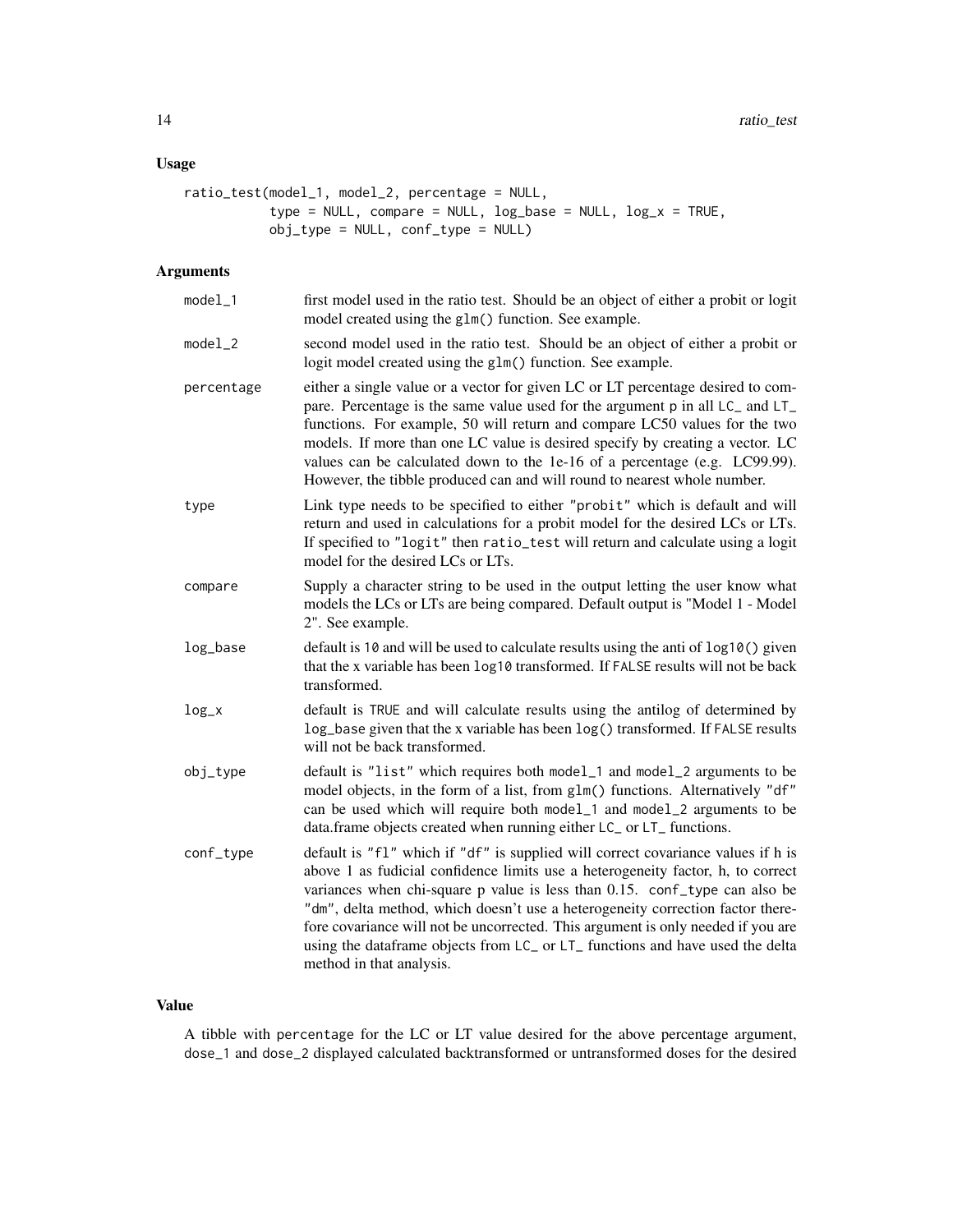LC or LT values. Standard Error (se), Z test statistic (test\_stat) and p\_value determined using Z test statistic as determined using formulas in [Wheeler et al. 2006.](https://setac.onlinelibrary.wiley.com/doi/abs/10.1897/05-320R.1) .

#### References

Wheeler, M.W., Park, R.M., and Bailey, A.J., 2006. Comparing median lethal concentration values using confidence interval overlap or ratio tests, Environ. Toxic. Chem. 25(5), 1441-1444[.10.1897/05](https://setac.onlinelibrary.wiley.com/doi/abs/10.1897/05-320R.1)- [320R.1](https://setac.onlinelibrary.wiley.com/doi/abs/10.1897/05-320R.1)

#### Examples

```
# view lamprey_tox data
head(lamprey_tox)
# using glm() to detemine LC values using probit model for May and June
m \leq -g \ln((resparse / total) \sim log10(dose)),data = lamprey_tox[lamprey_tox$nominal_dose != 0, ],
         subset = c(morth == "May"),
         weights = total,
         family = binomial(link = "probit"))
j \leq glm((response / total) \sim log10(dose)),data = lamprey_tox[lamprey_tox$nominal_dose != 0, ],
         subset = c(month == "June"),weights = total.
         family = binomial(link = "probit")# now that both May and June models have been made. use ratio_test to
# compare LC50 values or whatever LC values of interest.
ratios \le ratio_test(model_1 = m, model_2 = j, percentage = 50,
compare = "May - June")# view ratio test results
ratios
# you can also use LC_probit to create the models and use ratio test
m_1 <- LC_probit((response / total) ~ log10(dose), p = c(50, 99),
weights = total,
data = lamprey_tox[lamprey_tox$nominal_dose != 0, ],
subset = c(morth == "May")j_1 <- LC_probit((response / total) ~ log10(dose), p = c(50, 99),
weights = total,
data = lamprey_tox[lamprey_tox$nominal_dose != 0, ],
```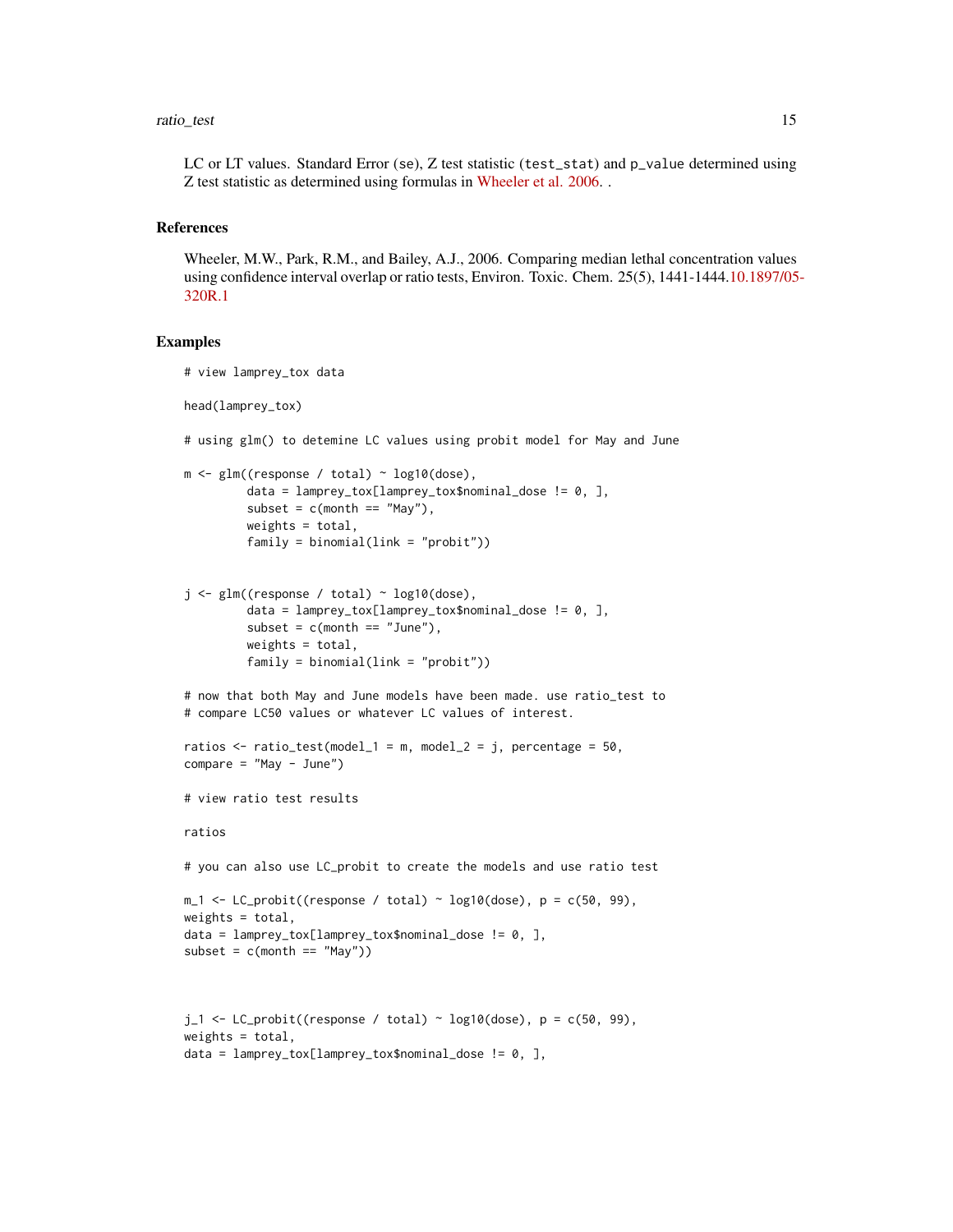```
subset = c(month == "June")
```
ratios\_2 <- ratio\_test(model\_1 = m\_1, model\_2 =  $j_1$ , percentage = 50, compare = "May - June", obj\_type = "df")

ratios\_2